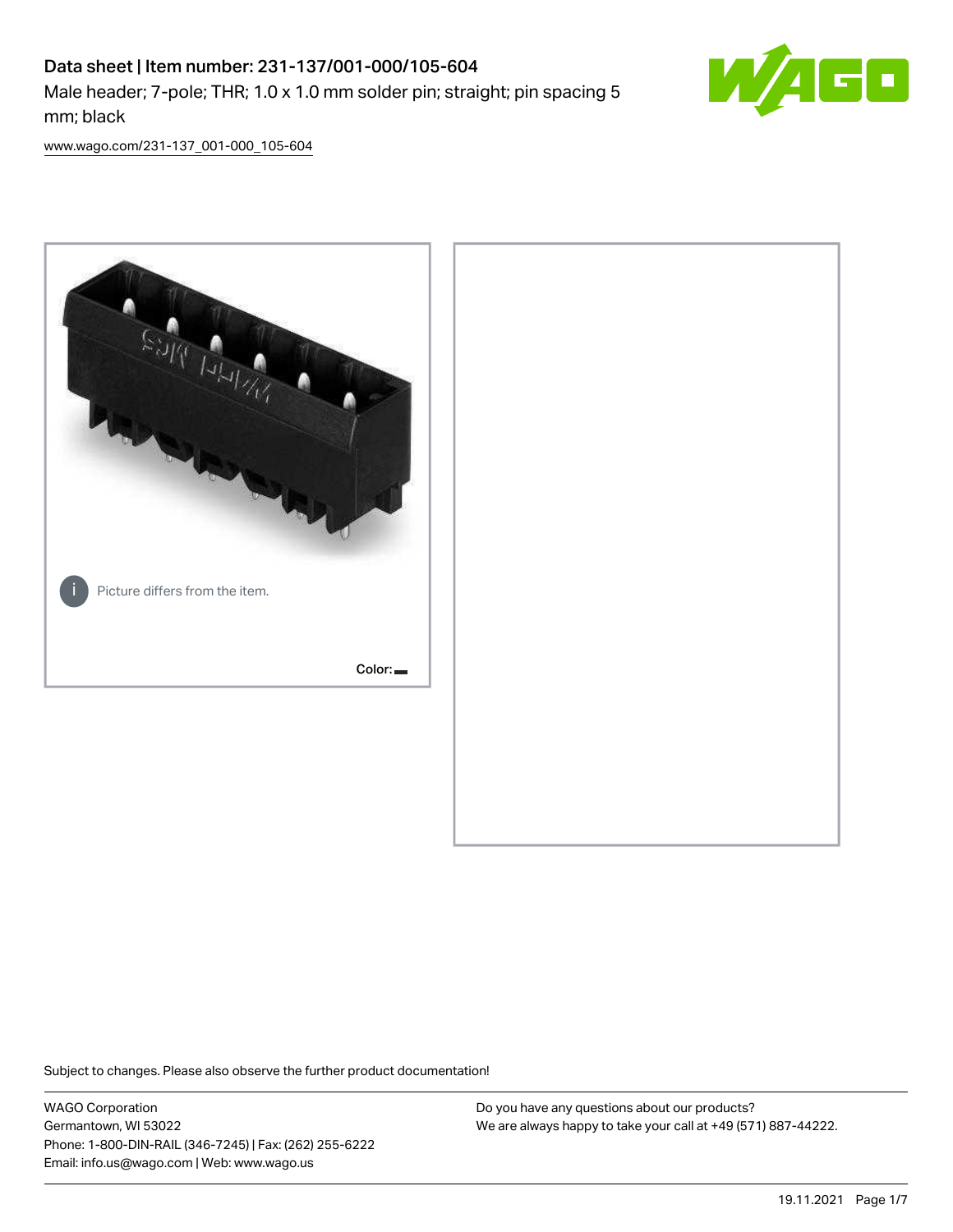

Dimensions in mm

 $L =$  (pole no.  $-1$ ) x pin spacing  $+8.2$  mm

#### Item description

- **THR** male headers for reflow soldering in SMT applications
- $\blacksquare$ Available in tape-and-reel packaging for automated pick-and-place PCB assembly
- $\blacksquare$ Also available in bulk packaging for manual placement
- $\blacksquare$ Male headers may be mounted horizontally or vertically
- **With coding fingers**

Subject to changes. Please also observe the further product documentation!

WAGO Corporation Germantown, WI 53022 Phone: 1-800-DIN-RAIL (346-7245) | Fax: (262) 255-6222 Email: info.us@wago.com | Web: www.wago.us

Do you have any questions about our products? We are always happy to take your call at +49 (571) 887-44222.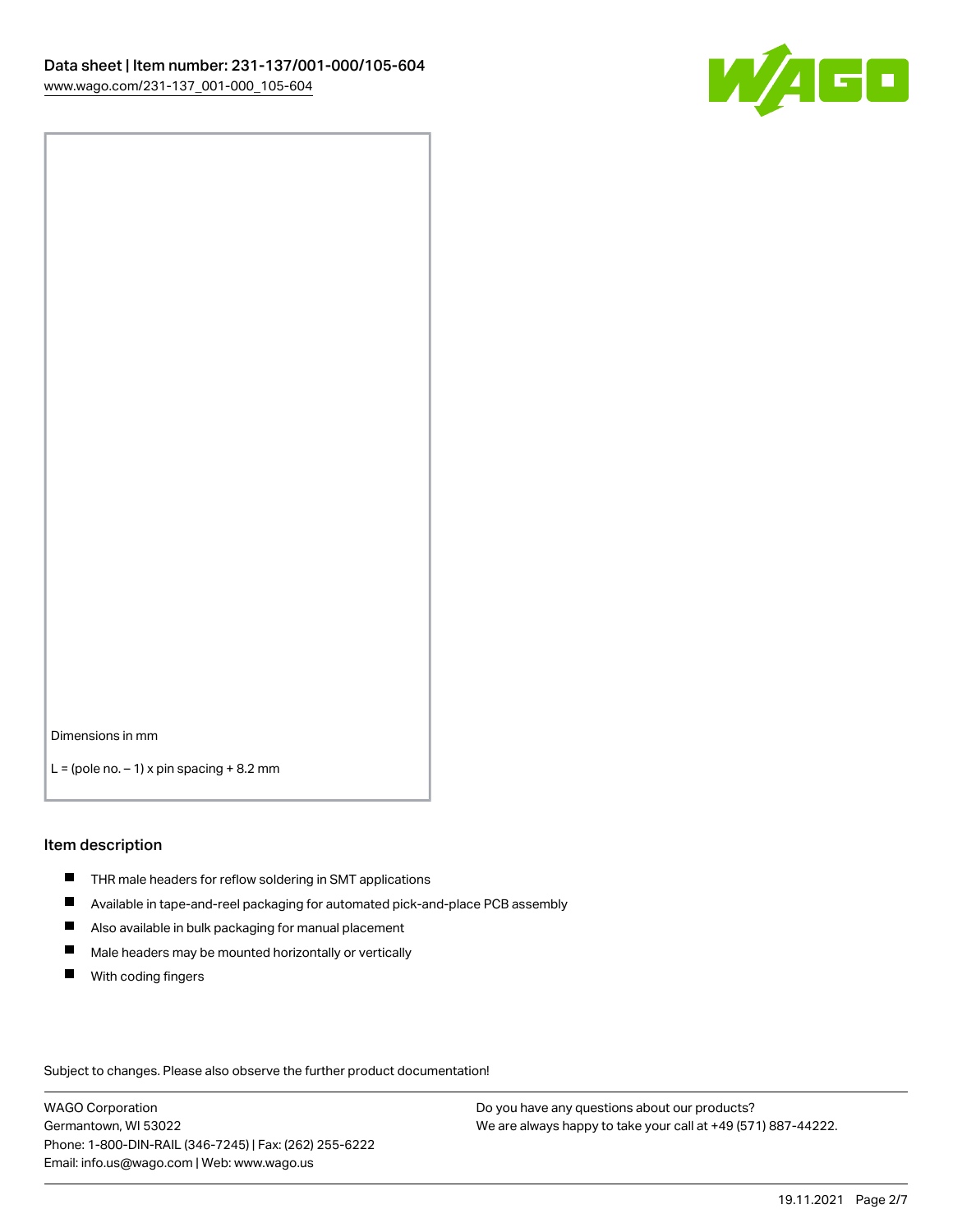

#### Data Notes

| Safety information 1 | The MCS-MULTI CONNECTION SYSTEM includes connectors<br>without breaking capacity in accordance with DIN EN 61984. When<br>used as intended, these connectors must not be connected<br>/disconnected when live or under load. The circuit design should<br>ensure header pins, which can be touched, are not live when<br>unmated. |
|----------------------|-----------------------------------------------------------------------------------------------------------------------------------------------------------------------------------------------------------------------------------------------------------------------------------------------------------------------------------|
| Variants:            | Other pole numbers<br>Gold-plated or partially gold-plated contact surfaces<br>Other versions (or variants) can be requested from WAGO Sales or<br>configured at https://configurator.wago.com/                                                                                                                                   |

## Electrical data

#### IEC Approvals

| Ratings per                 | IEC/EN 60664-1                                                       |
|-----------------------------|----------------------------------------------------------------------|
| Rated voltage (III / 3)     | 320 V                                                                |
| Rated surge voltage (III/3) | 4 <sub>kV</sub>                                                      |
| Rated voltage (III/2)       | 320 V                                                                |
| Rated surge voltage (III/2) | 4 <sub>kV</sub>                                                      |
| Nominal voltage (II/2)      | 630 V                                                                |
| Rated surge voltage (II/2)  | 4 <sub>kV</sub>                                                      |
| Rated current               | 12A                                                                  |
| Legend (ratings)            | (III / 2) $\triangleq$ Overvoltage category III / Pollution degree 2 |

### UL Approvals

| Approvals per                  | UL 1059 |
|--------------------------------|---------|
| Rated voltage UL (Use Group B) | 300 V   |
| Rated current UL (Use Group B) | 10 A    |
| Rated voltage UL (Use Group D) | 300 V   |
| Rated current UL (Use Group D) | 10 A    |

#### Ratings per UL

| Rated voltage UL 1977 | 600 V |
|-----------------------|-------|
| Rated current UL 1977 | ∣ ∪ ⊬ |

| <b>WAGO Corporation</b>                                | Do you have any questions about our products?                 |
|--------------------------------------------------------|---------------------------------------------------------------|
| Germantown, WI 53022                                   | We are always happy to take your call at +49 (571) 887-44222. |
| Phone: 1-800-DIN-RAIL (346-7245)   Fax: (262) 255-6222 |                                                               |
| Email: info.us@wago.com   Web: www.wago.us             |                                                               |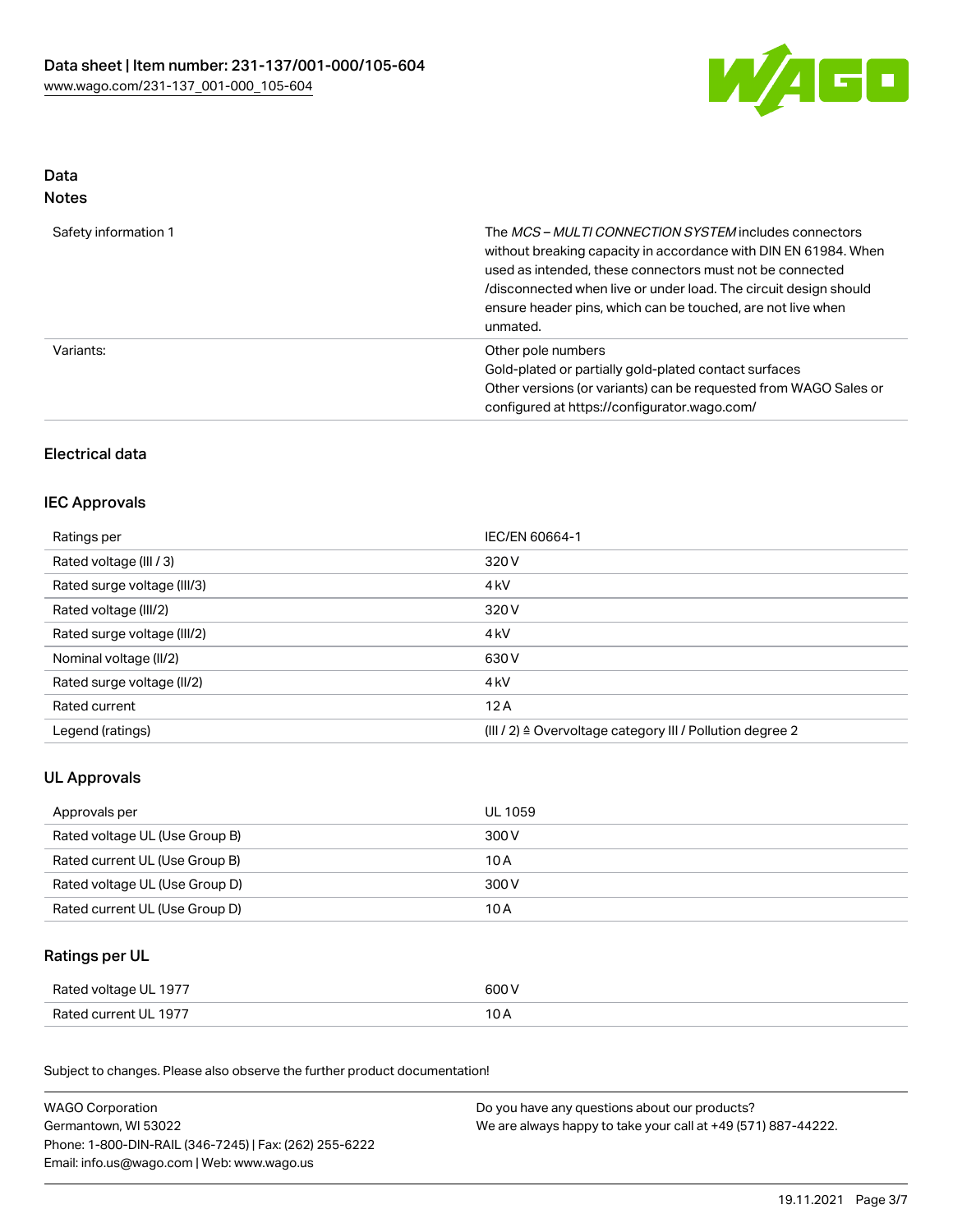

### CSA Approvals

| Approvals per                   | CSA   |
|---------------------------------|-------|
| Rated voltage CSA (Use Group B) | 300 V |
| Rated current CSA (Use Group B) | 10 A  |
| Rated voltage CSA (Use Group D) | 300 V |
| Rated current CSA (Use Group D) | 10 A  |

### Connection data

| Total number of potentials |  |
|----------------------------|--|
| Number of connection types |  |
| Number of levels           |  |

#### Connection 1

## Physical data

| Pin spacing                        | 5 mm / 0.197 inch    |
|------------------------------------|----------------------|
| Width                              | 38.2 mm / 1.504 inch |
| Height                             | 14.4 mm / 0.567 inch |
| Height from the surface            | 12 mm / 0.472 inch   |
| Depth                              | 8.4 mm / 0.331 inch  |
| Solder pin length                  | $2.4 \text{ mm}$     |
| Solder pin dimensions              | $1 \times 1$ mm      |
| Plated through-hole diameter (THR) | $1.4$ $(+0.1)$ mm    |

#### Plug-in connection

| Contact type (pluggable connector) | Male connector/plug |
|------------------------------------|---------------------|
| Connector (connection type)        | for PCB             |
| Mismating protection               | No                  |
| Mating direction to the PCB        | $90^{\circ}$        |
| Locking of plug-in connection      | Without             |

#### PCB contact

| <b>PCB Contact</b>     | THR                                      |
|------------------------|------------------------------------------|
| Solder pin arrangement | over the entire male connector (in-line) |

| <b>WAGO Corporation</b>                                | Do you have any questions about our products?                 |
|--------------------------------------------------------|---------------------------------------------------------------|
| Germantown, WI 53022                                   | We are always happy to take your call at +49 (571) 887-44222. |
| Phone: 1-800-DIN-RAIL (346-7245)   Fax: (262) 255-6222 |                                                               |
| Email: info.us@wago.com   Web: www.wago.us             |                                                               |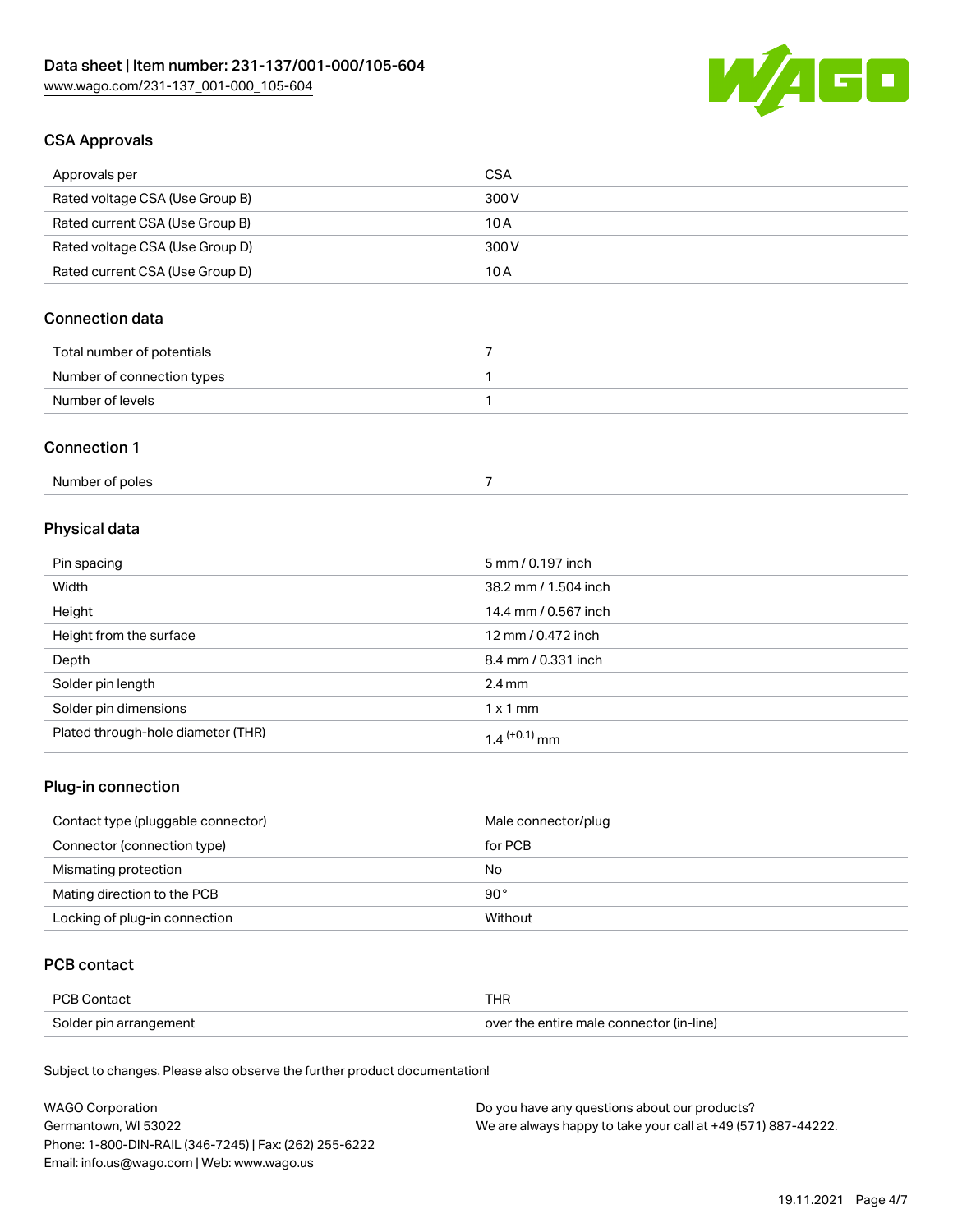

Number of solder pins per potential 1

#### Material data

| Color                       | black                                  |
|-----------------------------|----------------------------------------|
| Material group              |                                        |
| Insulation material         | Polyphthalamide (PPA GF)               |
| Flammability class per UL94 | V <sub>0</sub>                         |
| Contact material            | Electrolytic copper (E <sub>Cu</sub> ) |
| Contact plating             | tin-plated                             |
| Fire load                   | 0.039 MJ                               |
| Weight                      | 2.1 <sub>g</sub>                       |

#### Environmental requirements

Limit temperature range  $-60... +100$  °C

#### Commercial data

| Product Group         | 3 (Multi Conn. System) |
|-----------------------|------------------------|
| PU (SPU)              | 100 Stück              |
| Packaging type        | box                    |
| Country of origin     | PL                     |
| <b>GTIN</b>           | 4050821847472          |
| Customs tariff number | 85366990990            |

#### Approvals / Certificates

#### Country specific Approvals

| Logo | Approval                               | <b>Additional Approval Text</b> | Certificate<br>name |
|------|----------------------------------------|---------------------------------|---------------------|
|      | <b>CB</b><br>DEKRA Certification B.V.  | IEC 61984                       | NL-39756            |
|      | <b>CSA</b><br>DEKRA Certification B.V. | C <sub>22.2</sub>               | 1466354             |

#### Ship Approvals

|      | ABS      | -                        | ιУ۰         |
|------|----------|--------------------------|-------------|
| Logo | Approval | Additional Approval Text | name        |
|      |          |                          | ∵ertificate |

| <b>WAGO Corporation</b>                                | Do you have any questions about our products?                 |
|--------------------------------------------------------|---------------------------------------------------------------|
| Germantown, WI 53022                                   | We are always happy to take your call at +49 (571) 887-44222. |
| Phone: 1-800-DIN-RAIL (346-7245)   Fax: (262) 255-6222 |                                                               |
| Email: info.us@wago.com   Web: www.wago.us             |                                                               |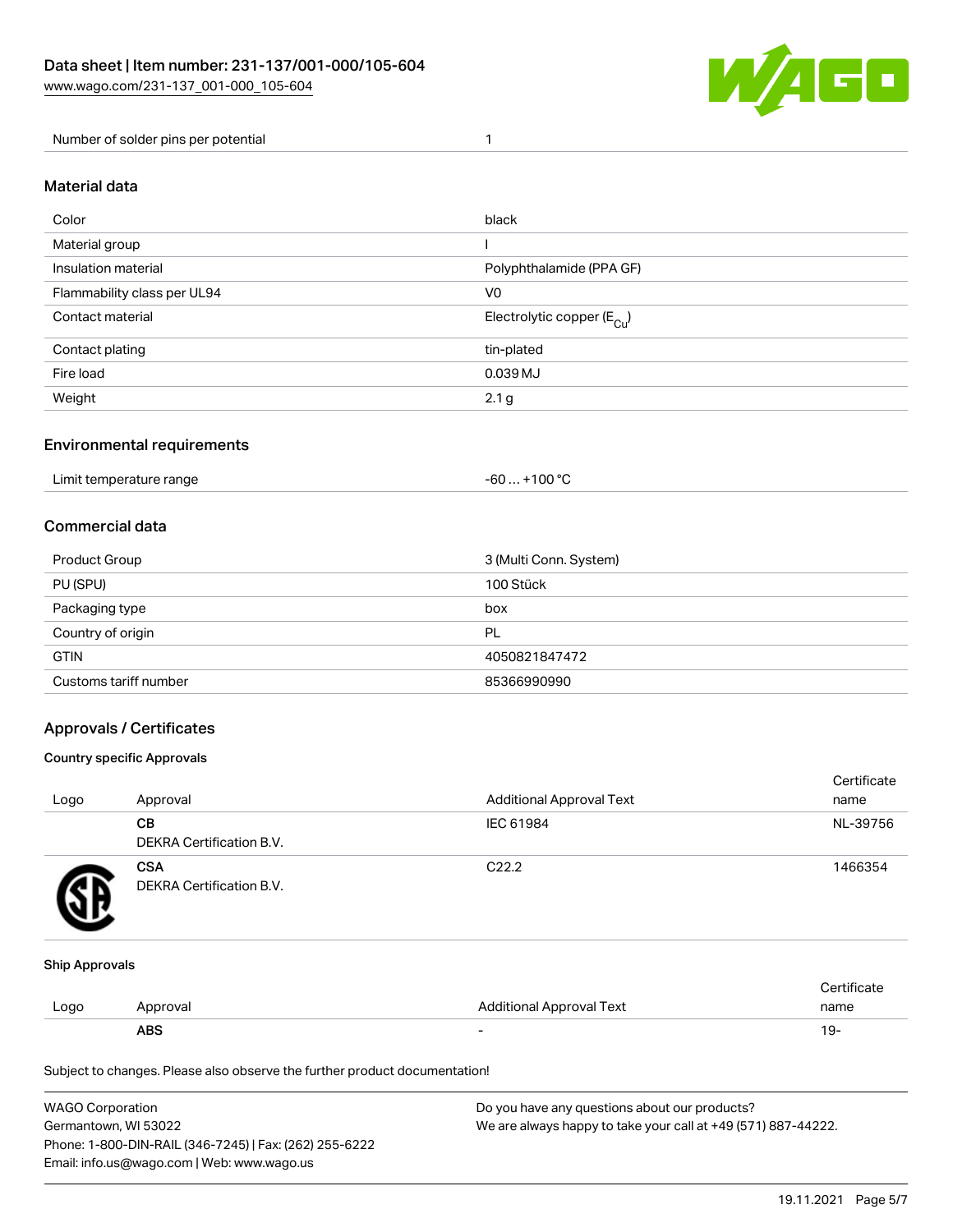

UL-Approvals

American Bureau of Shipping National American Bureau of Shipping HG1869876-



PDA

**Certificate** name

| Logo | Approval                             |
|------|--------------------------------------|
|      | UL<br>Underwriters Laboratories Inc. |
|      | UR<br>Underwriters Laboratories Inc. |

## Counterpart

Item no.231-107/026-000 Female plug; 7-pole; 12 AWG max; pin spacing 5 mm; 1 conductor per pole; gray [www.wago.com/231-107/026-000](https://www.wago.com/231-107/026-000)

#### Optional accessories

| Coding |                                                           |                      |
|--------|-----------------------------------------------------------|----------------------|
| Coding |                                                           |                      |
|        | ltem no.: 231-129<br>Coding key; snap-on type; light gray | www.wago.com/231-129 |

Additional Approval Text

UL 1059 E45172

UL 1977 E45171

#### **Downloads Documentation**

| <b>Additional Information</b> |            |                 |          |
|-------------------------------|------------|-----------------|----------|
| Technical explanations        | 2019 Apr 3 | pdf<br>2.0 MB   | Download |
| <b>THR Soldering Process</b>  |            | pdf<br>548.2 kB | Download |

#### Installation Notes

| <b>WAGO Corporation</b>                                | Do you have any questions about our products?                 |
|--------------------------------------------------------|---------------------------------------------------------------|
| Germantown, WI 53022                                   | We are always happy to take your call at +49 (571) 887-44222. |
| Phone: 1-800-DIN-RAIL (346-7245)   Fax: (262) 255-6222 |                                                               |
| Email: info.us@wago.com   Web: www.wago.us             |                                                               |